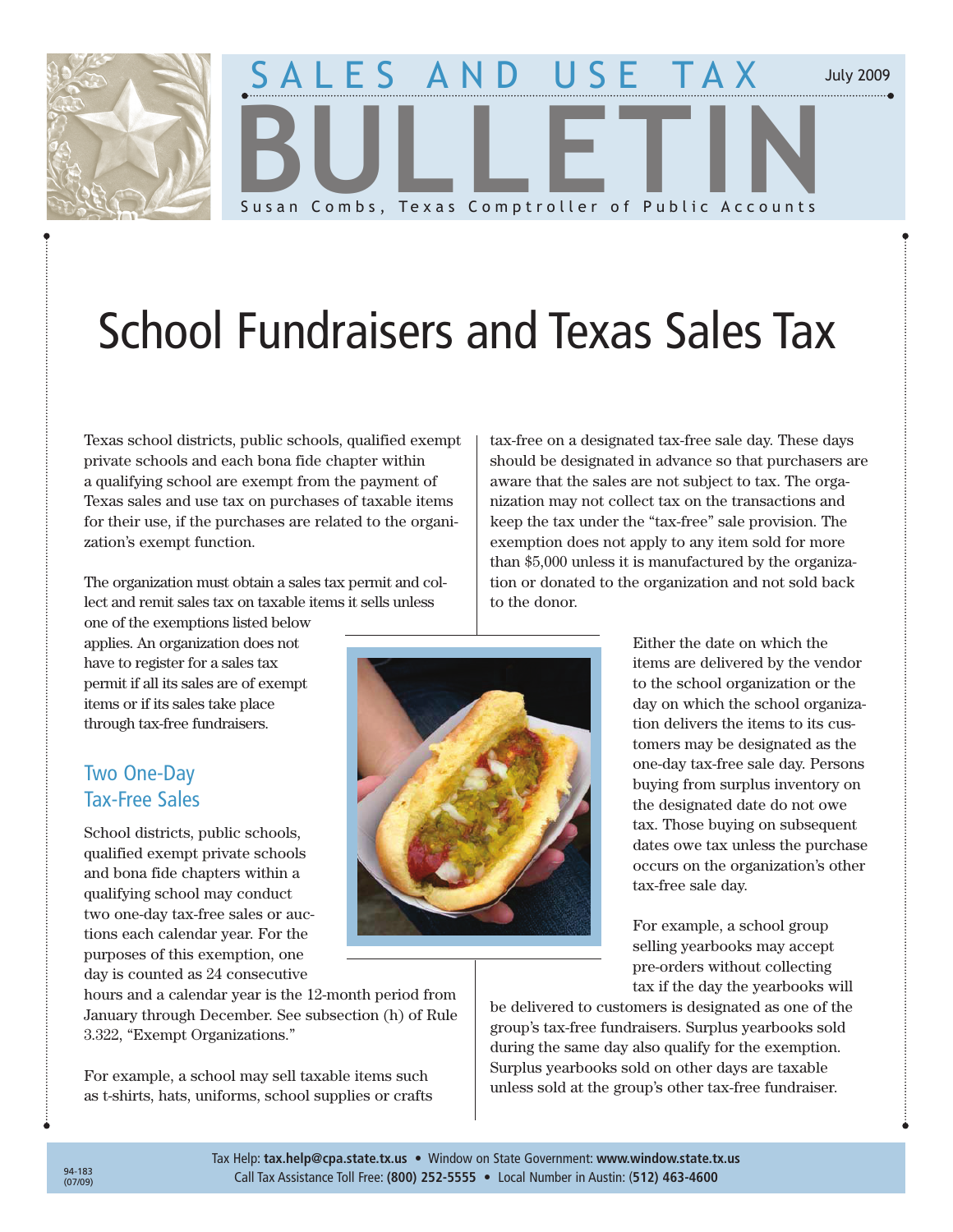

If two or more groups hold a one-day tax-free sale together, the event counts as one tax-free sale for each participating organization. Each of those organizations then is limited to one additional tax-free sale during the remainder of the calendar year.

If an exempt organization is purchasing taxable items for resale during its designated tax-free sale days and it holds a sales tax permit, the organization may either give the retailer a resale certificate, Form 01-339 (front), or an exemption certificate, Form 01-339 (back) to purchase the items tax-free. A non-permitted exempt organization, however, may purchase items

for resale tax-free by issuing an exemption certificate to the vendor for items sold during its two one-day, tax-free sales.

#### Schools and Bona Fide Chapters

To qualify as a bona fide chapter of a school, a group of students must be organized for an activity other than instruction or to have a tax-free sale. Bona fide chapters include student groups recognized by the school and organized by electing officers, holding meetings and conducting business. There is no limit on the number of bona fide chapters a school can have. Bona fide chapters can include whole grade levels (e.g.

senior class, junior class or freshmen), but cannot be limited to specific classes (e.g. Senior English or Biology II). Various other school groups such as a student council, science club or drama club can qualify if they are composed of students and school staff.

A department of a school, such as a purchasing, accounting, maintenance or IT department, is not a bona fide chapter even though it is part of the school or school district.

Groups that are not considered bona fide chapters, unless otherwise qualified to hold the two one-day tax-free sales, must obtain a sales tax permit and collect and remit sales tax on all taxable items sold at

fundraisers. Non-student organizations such as booster clubs and PTAs/PTOs cannot qualify as bona fide chapters of a school, but may qualify for the tax-free sale days under other provisions of the Tax Code. See the "Nonstudent Nonprofit Organizations" section in this publication for more information.

## Non-Qualifying Fundraisers – Acting as an Agent or Sales Representatives

When a school, school group, PTA/PTO, booster club or other exempt organization raises funds by acting as a sales representative or commissioned sales agent for a for-profit retailer, the group is not responsible

> for reporting and remitting sales and use tax. As a result, however, the exempt organization is not considered to be the seller and cannot use a tax-free sale day for this type of event. In these cases, the group receives a commission for holding a book fair or for selling candy, gift wrap, holiday ornaments, candles or similar items.

> When an exempt organization acts as a commissioned sales agent or representative for a for-profit seller, the seller should provide instructions and information regarding the proper collection of tax. The for-profit retailer may

advertise in the sales catalog or state on each invoice that tax is included or require that tax be calculated and collected based on the selling price of each taxable item. The for-profit retailer is then responsible for remitting the tax collected or backed out to the Comptroller. Similarly, sales of taxable items made through the Web site of a for-profit retailer are also taxable and may not be sold tax-free in connection with a fundraiser.

## Nonstudent Nonprofit Organizations

Nonstudent nonprofit organizations that are not bona fide chapters of schools may qualify for two one-day tax-free sales or auctions on their own.

A **booster club** for a band, football team or similar group may hold two one-day tax-free sales or auctions

**Susan Combs • Texas Comptroller of Public Accounts** 

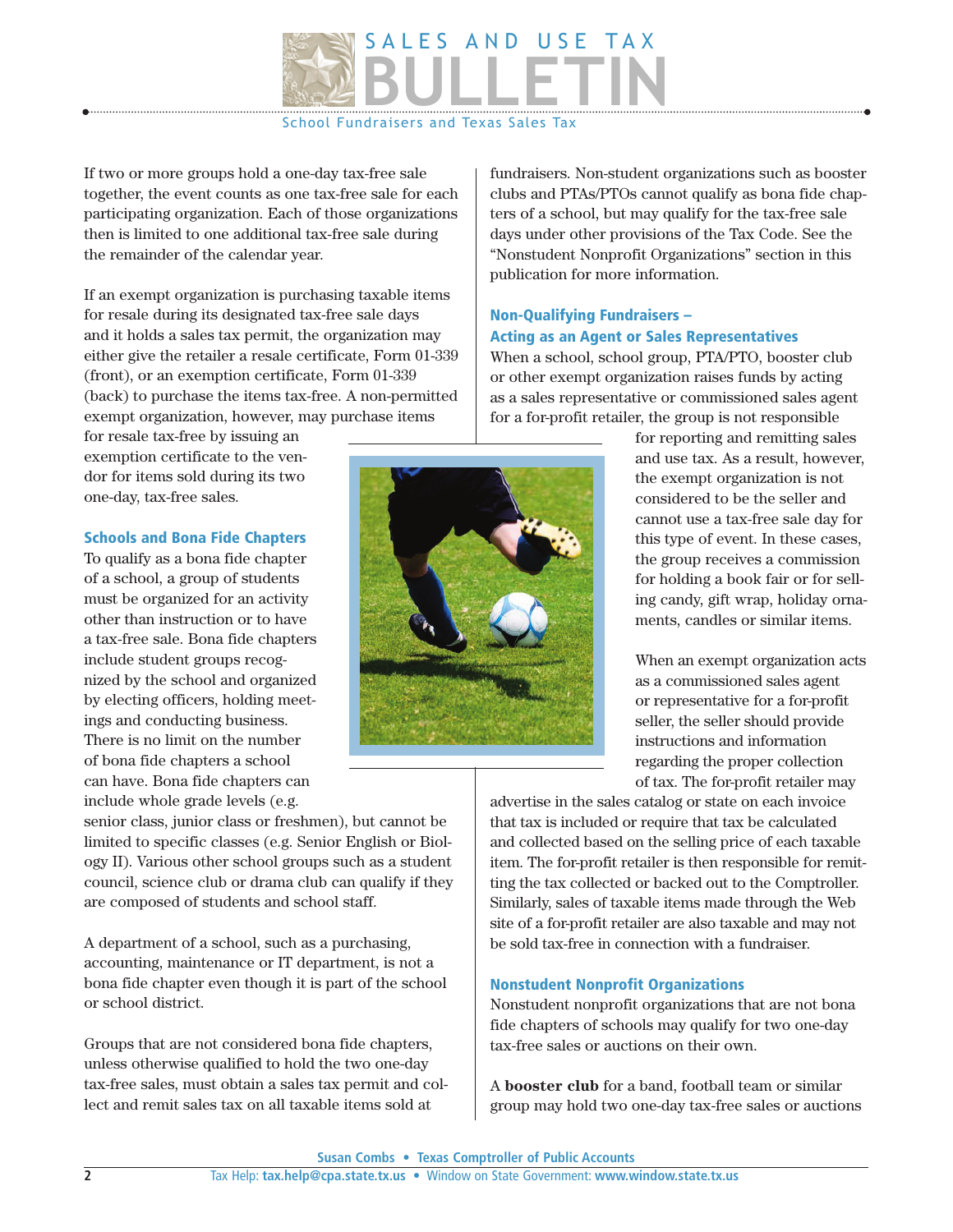

once it has obtained a sales tax exemption from the Comptroller's office on its purchases.

A nonprofit organization with an Internal Revenue Service (IRS) exemption under Section  $501(c)(3)$ ,  $(4)$ ,  $(8)$ , (10) or (19) is exempt from sales and franchise taxes. A booster club that has a 501(c) federal exemptions should complete AP-204 and submit it, along with a copy of its IRS exemption letter, to the Comptroller's office. After the Comptroller's office notifies the club of its exempt status, the club can hold two one-day tax-free sales or auctions each calendar year.

#### **Parent-teacher associations**

(PTAs) affiliated with the Texas state PTA or the national PTA are exempt as educational organizations and can hold two one-day tax-free sales or auctions each calendar year. **Parent-teacher organizations** (PTOs), as well as **parent-teacher-student associations** (PTSAs) and **organizations** (PTSOs), are also exempt from sales tax as educational organizations.

PTAs *not* affiliated with the Texas state PTA or the national PTA, parent-teacher organizations (PTOs) and parent-teacherstudent associations (PTSAs) and

organizations (PTSOs) are also eligible for exemption from sales tax as educational organizations. These organizations should complete form AP-207 and submit it to the Comptroller's office. Once the exemption has been granted, these organizations can also hold two one-day tax-free sales or auctions each calendar year.

Sales of taxable items by PTAs, PTOs, PTSAs, and PTSOs made at other times of the year are subject to tax.

## Internet Sales

Sales of taxable items over the Internet are treated the same as sales of taxable items made at the school or at any other sales location. Schools, school groups and

other non-student, nonprofit organizations that accept online orders through a Web site must collect sales tax on taxable items they sell online. An online sale occurring during a one-day tax-free sale, however, would qualify for the exemption.

## Food and Beverage Sales

A public or private elementary or secondary school, school group or PTA/PTO does not have to collect tax on sales of meals and food products (including candy and soft drinks) if the sales are made during the regular school day and by agreement with the proper

> school authorities. This exemption includes food, soft drinks and candy sold through vending machines.

PTAs/PTOs and other qualifying groups associated with a specific public or private elementary or secondary school or school group may also sell meals, food, candy or soft drinks tax-free outside of the school day if the sales are part of the organization's fundraising drive and all net proceeds go to the group for its exclusive use.

## Concession Stands

Concession-stand food sales are

exempt from tax when made by a school group, PTA/ PTO or other group (such as a booster club) associated with a public or private elementary or secondary school, if the sales are part of the organization's fundraising drive and all net proceeds go to the organization for its exclusive use. The exemption applies to sales of soft drinks and candy, but does not include sales of alcoholic beverages. The group can issue an exemption certificate in lieu of paying tax on purchases of candy, sodas, gum and other taxable food items sold at its concession stand. The exemption certificate should state that the group will sell the items as a fundraiser.

#### Annual Banquets and Annual Food Fundraisers

All volunteer nonprofit organizations can hold a taxfree annual banquet or other food sale provided the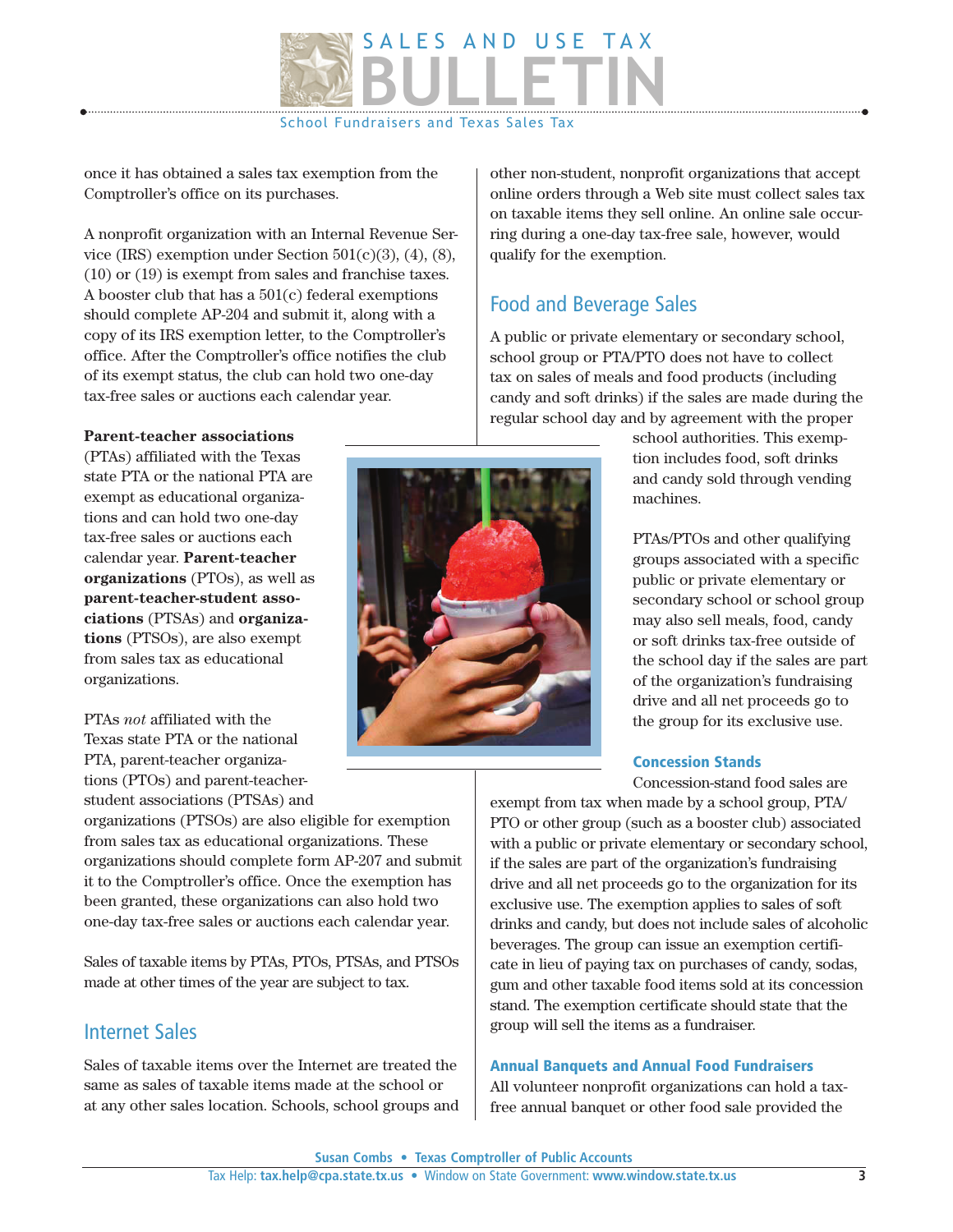

event is not professionally catered; is not held in a restaurant, hotel or similar place of business; is not in competition with a retailer required to collect tax; and the food is prepared, served and sold by members of the organization. The exemption does not apply to the sale or purchase of alcoholic beverages. To qualify for exemption, the food sale must:

- $\bullet$  be an annual event;
- last no more than one week;
- be a fundraising project exclusively provided by the volunteers of the participating nonprofit organizations;
- be non-commercial in every respect (that is, the food and beverages cannot be prepared or served by a caterer or a restaurant, and must be prepared and served by the participating organizations' volunteers, without pay); and
- $\bullet$  not be held in competition with a retailer at the same event who must collect tax on food and beverage sales.

#### The annual food sale or banquet

exemption does not apply to sales of alcoholic beverages or non-food items (e.g., arts, crafts or t-shirts). Alcoholic beverages are not food products and are taxable. The type of tax due (sales tax or mixed beverage gross receipts tax) depends upon the type of permit held by the selling organization. Sales of alcoholic beverages, including beer, wine and mixers, are subject to the Texas 14 percent mixed beverage gross receipts tax when sold by a mixed-beverage permit holder, while sales of beer and wine made by a beer and wineonly permit holder are subject to sales tax.

## Nontaxable Sales

Some items are not subject to sales tax no matter who sells them.

## Nontaxable Food Items

Sales tax is not due on nontaxable food items. Examples of such items include cookie dough, pizza kits, cheese spreads, meat sticks, jelly, salsa, fresh fruit and mixes packaged for preparation at home.

## Magazine Subscriptions

Subscriptions to magazines entered as periodicalsclass (formerly called second-class) mail and sold for six months or more are exempt from sales tax. Single issues and subscriptions for fewer than six months are taxable, however.



#### Bakery Items

Bakery products (including but not limited to pies, cakes, cookies, bagels and muffins) are exempt unless sold with plates or eating utensils.

## Gift Certificates and Passbooks

Sales of intangibles such as gift certificates and coupon passbooks are not subject to sales tax. Instead, retailers should collect tax when the certificate or coupon is redeemed for the purchase of taxable merchandise or services. The tax is based on the item's actual retail selling price less any cash discount given at

the time of the sale (e.g., a deduction for a coupon). Of course, if the gift certificate is for a nontaxable service such as a haircut, manicure or facial, no sales tax is due when the certificate is redeemed. Taxable services are listed in "Taxable Services" (Tax Publication 96-259.)

## Car Washes

Washing a car is not a taxable service under the Texas Tax Code. Groups holding car washes are not required to collect tax on their charges for this service.

## **Amusement Services**

The sale of an amusement service provided exclusively by a nonprofit organization, other than an IRS Section

**Susan Combs • Texas Comptroller of Public Accounts**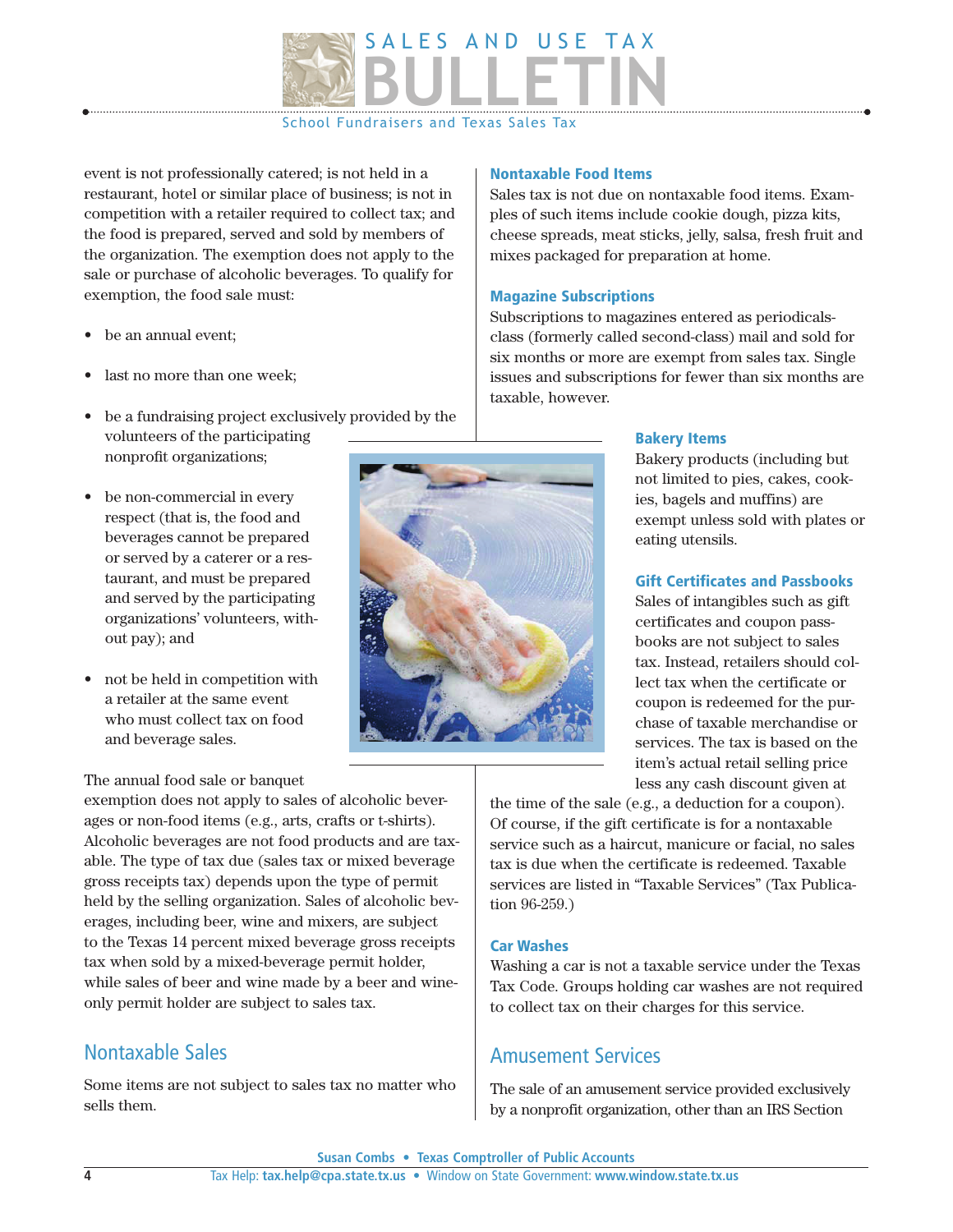

 $501(c)(7)$  organization, is exempt from sales tax. For example, the sale of an admission ticket to a school carnival, dance, athletic event or musical concert is exempt.

## **Periodicals and Writings**

Periodicals and writings (reading materials including those presented on audio tape, videotape and computer disk) are exempt from tax if published and distributed by a religious, philanthropic, charitable, historical, scientific or other similar organization not operated for profit. A "similar" organization must be organized for a benevolent purpose and must not be

operated for profit. Similar organizations include PTAs, PTOs, PTSAs and PTSOs, but exclude all public and private educational organizations.

This means that PTAs, PTOs, PTSAs and PTSOs may publish and sell printed reading materials such as yearbooks, books, calendars, directories, magazines, brochures and newsletters without collecting sales tax. The qualifying organization may issue a properly completed resale certificate to the printer in lieu of paying tax on charges for printing, binding and item placement.

Items that contain printed materials that can be read but primarily serve other purposes or functions, such as school logo t-shirts, bookmarks, photographs and novelties, are subject to sales tax *unless* sold during a qualifying and designated tax-free sale or auction.

School districts, schools and school groups, however, must collect tax on sales of printed reading materials unless the sale is designated as one of the organization's tax-free fundraisers.

## **Donations**

A purchaser using personal funds may give an exemption certificate to vendors when buying taxable items

that will be donated to a qualifying organization, such as a school, before the individual makes any use of the items. The exemption certificate must state that the taxable item is being purchased by the individual for donation to an exempt organization and must clearly identify the organization accepting the a donation (see Tax Code Section 151.155[b]). If the purchaser makes use of the item before it is donated, the purchaser is responsible for paying or accruing tax on the item's purchase price.

Donations (gifts) of cash or taxable items or services made to an organization are not taxable sales unless

> the exempt organization gives the donor a taxable item in exchange for the donation, and the item is of proportionate or equal value to the donation.

## Sales to Students

Generally, other than the exemptions previously identified, schools and associated groups must collect, report and remit sales tax on taxable items that they sell or taxable services they provide to others, including sales made to students.

Schools may issue a resale certifi-

cate in lieu of paying tax to suppliers when purchasing taxable items to sell. Schools may issue an exemption certificate in lieu of paying tax when purchasing taxable items for their use or for giving away to students or others as part of a course of instruction. A district must collect tax on the sales price of taxable items when selling them to students or to others.

For example, if a school sells uniforms, gloves and shoes to drill team members, it must collect tax on the sales unless it designates their sale as one of its two one-day tax-free sales. The school may purchase the uniforms tax-free for resale to the drill team members.

The table on the following page is a short list of examples of taxable and nontaxable sales.